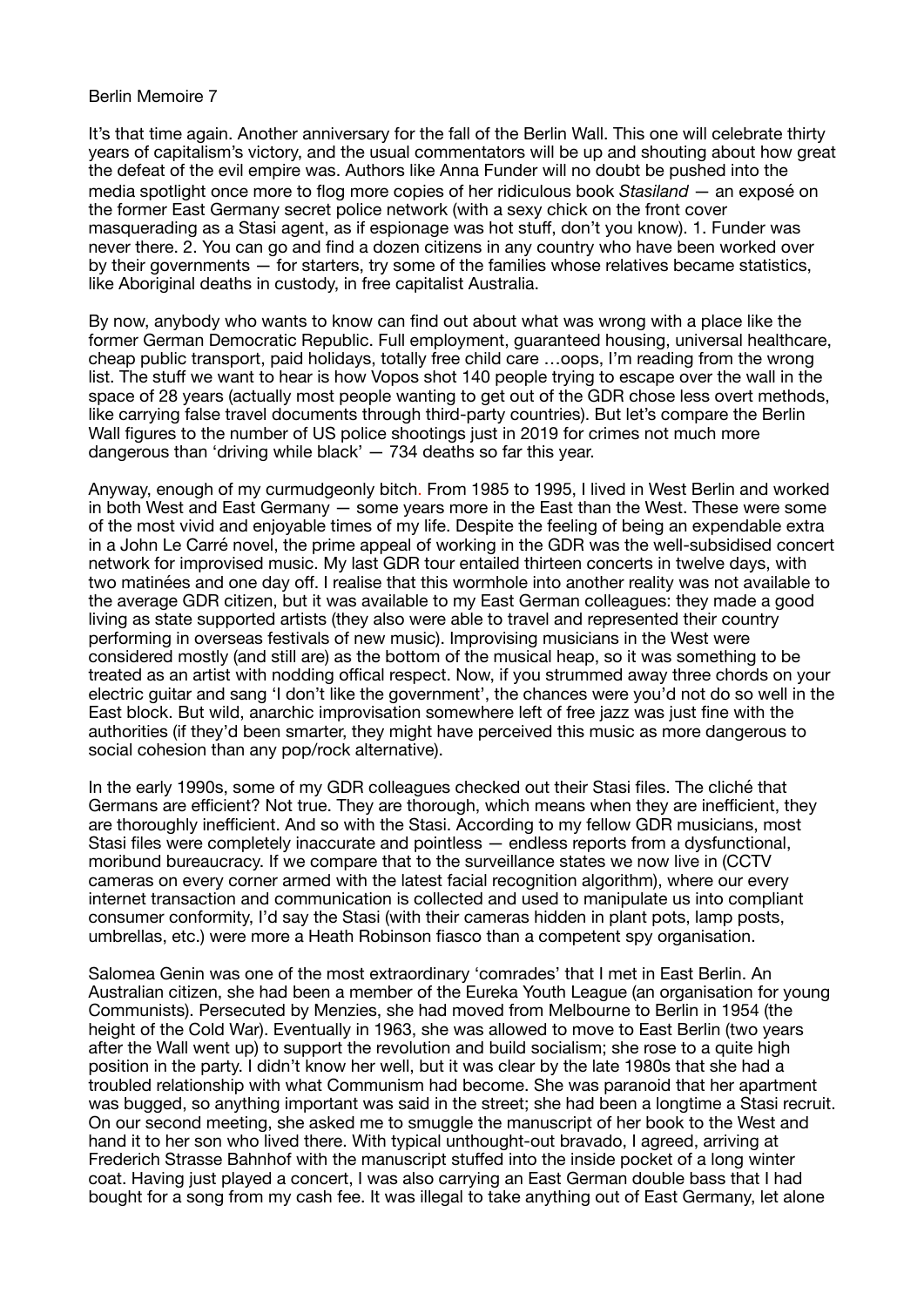a dissident's manuscript, and impossible to disguise a brand new musical instrument as huge as a double bass. The check at the border went without a hitch, but as I was casually sauntering away (in a display of overacting), the guard yelled me back and demanded my passport again. He disappeared for fifteen minutes, and I started to sweat. If I were searched …I was loaded, alright. He reappeared and grunted 'In Ordnung'. Being so relieved, I quickly slung the double bass onto my back and, in so doing, hit the guard hard right in the solar plexus. His eyes watered with the sudden pain, but, determined to show GDR toughness, he took no notice of my grovelling 'Das tut mir sehr furchtbar leid' (I'm so terribly sorry) and ordered me through. I delivered the manuscript to Salomea's son on the other side of the Wall. I met the author again in the mid-1990s; she was now helping the numerous East German newly unemployed adjust to the joys of capitalism.

A tour in the GDR went something like this. I would receive a pencilled note in West Berlin: 'Have tour, 19 - 27 May, be at Checkpoint Charlie 10 am. Jimmy'. (Jimmy was Mr. Fix-It for concerts of improvised music in the GDR). From there, I would be taken some blocks to a dilapidated building and up crumbling flights of stairs to Frau Austin. She was the official for Die Künstleragentur der DDR. Apart from the mass of forms to be filled out, the enduring memory of Frau Austin's bureau was the black telephone. It was reminiscent of those ancient artefacts from early telephony and silent movies. To one side of the phone was a handle that had to be wound up to create the electrical power required for functionality (hard to fathom in the 1980s). After signing, I would be ushered down a light beige wood-lined corridor (common in all official GDR buildings), out of which a panel would suddenly explode into life and an outstretched hand would give me thousands of East Marks in low denominations. 'Hier, nochmal unterschreiben' (sign again). With this twenty-centimetre-high stack of paper money between my hands, I would descend to the touring van and distribute the various percentages to Reinhard (the driver) and Jimmy (the manager), leaving heaps for myself to figure out how to spend in a country almost devoid of consumer items.

Apart from various clothes, hats, shoes, including a three-piece suit, music, LPs, and food, I spent my East Marks on Super 8 film. Since all copying in the GDR was illegal, there was consequently no Xerox copying or video; however, a huge hobby culture utilised Super 8 film. A three-minute roll of ORWO film cost but a few East Marks (literally a few cents in Western currency). I purchased countless rolls for my experimental film works. The only caveat was film developing: the raw footage had to be sent away to Moscow for processing and big brotherly control of content. Not a problem for me, because many of my movies were expose, etch, and scratch technique. I often wondered what the censor thought of them — some sort of nondescript Western decadence? There is now an all encompassing collection on the net of thousands of Super 8 home movies from GDR times. It makes for an alternative and relaxed view of the evil communist state (<https://www.open-memory-box.de>), with smiling citizens on holiday at the beach and families entertaining themselves at home; in this communal country, the bartering of goods and services often replaced that which required money in the West.

Eating was an issue for touring musicians working in the GDR. There was food but accessing it late at night after a concert gave limited options. In East Berlin it came down to Hotel Stadt Berlin, a twenty-nine floor colossus near Alexander Platz packed with Russian soldiers, Comecon elites, and ladies of the night (Hallo, ich bin die Gabi, was kann ich für Sie tun?). By 11pm, the restaurant on the top floor was completely empty but still staffed by a dozen waiters offering no pretence as to carrying out their function. The obligatory bribe gained entrance (think of bribes not as corruption but as the equivalent to the 15% tip expected by employees in the badly paid service industries of the USA). And there we would sit eating Russian caviar, drinking Sekt, and ordering the most bourgeois dishes on offer.

The contrary experience to this dilettante dabbling could be found at the restaurant in Leipzig Hauptbahnhof (a huge and largely empty railway station), again packed with Russian soldiers and the odd member of the proletariat, and armed with a rotund waitress marching up and down the aisles between far reaching wooden tables bellowing at the top of her voice 'Fisch oder Fleisch!' (fish or meat). Strapped to her waist was a large tray with the choice of tinned meat or tinned fish - the food arrived inexplicably free but the tin opener cost ten east marks, the dining experience washed down with vodka and beer.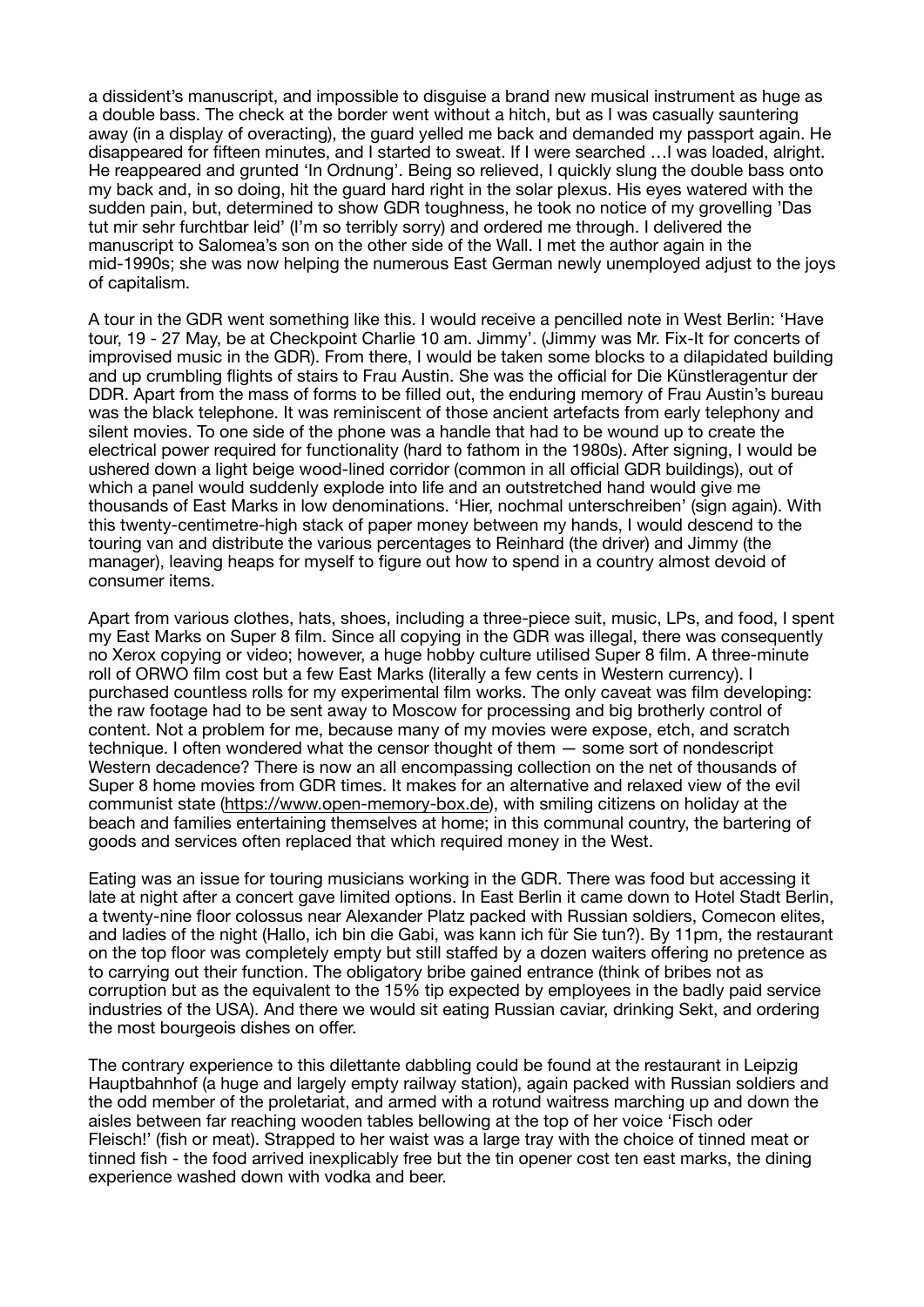Unrelaxed describes the Deutsch-Deutsch Grenze (German/German border): the intimidating atmosphere of Friederich Strasse Bahnhof, where one caught a train from the East to the West, the anxious queues at the Tränenpalast (The Palace of Tears), the internal lead wall dividing the main station from the S-Bahn station (so the DDR burgers could not see or hear the trains leaving for the West), the holding pen in which all prospective passengers were herded while barking dogs and guards searched every nook and cranny of the train for hideaways, the dozen guards high up on the walkway with machine guns trained on waiting passengers. Checkpoint Charlie was normally a little lighter in Grenzervibes, except for the time I hit a total Stalinist nut job. I dramatised this event as a Rosenberg story in *The Pink Violin* (ISBN 0 646 08003 2, NMA Publications): 'Das ist Kein Cello' (That's not a cello). Reading it again, most of it is as it happened.

In the midst of a tour in the GDR, I returned to Berlin for one concert in the West (at Die Küche, a loft and concert venue in Kreuzberg where I lived). I had with me my non-conformist 19-string cello and a completed customs form that stated: 'one cello -used'. After unpacking the cello twice and explaining that this was simply a musical instrument, I was told 'Das ist Kein Cello' and 'Do you think we all stupid here, we know what a cello is, and it has four strings, this instrument has too many strings for it to be a cello'. Next, I was marched into the interrogation room by the on duty head of Checkpoint Charlie. The interchange went like this:

'This is clearly not a cello, and you are not a musician. What are you doing in my country?' 'Here is my contract with Die Künstleragentur der DDR'. (Whereupon he squishes the contract into a ball and throws it into the corner of the room.)

'I don't know anything about any Künstleragentur!' (Gulping with the perceived threat, I realise I have a serious interrogator in front of me.)

(He draws his finger across the cello.) 'Here is dust. If you were a proper musician, you would at least clean your cello'.

(I lose it and start yelling about wanting to see an embassy official.)

(He leaves the room and locks the door, returning after some time with three other Vopos, one of whom is a cello-playing policeman. The head crazy orders me to play. The cello playing policeman shifts nervously in his seat, a chance to show and shine? Plucking up courage he points to the various appendages on my instrument.

'And how does that sound?' (pointing to the dowel rods that pierce the body of the cello). 'And how does that sound?' (pointing to the plastic inserts stuck to the top of the instrument). 'And how does the sound?' (pointing to the metal springs attached to the side). 'And how does that sound?' (pointing to a string that transects the bridge).

If I had a video of this performance …yeah, a YouTube hit.

My demonstration of avant-garde techniques complete, as a final gesture of supreme knowledge, the Vopo picks up one of my bows and announces 'But how can you play with such terrible bows?'

'Ah, I bought that one in your country', I parry with glee. But my pyrrhic victory is short-lived. They stand up as one and march out the door, locking it once more. I'm left to stew for at least an hour. Eventually the head crazy comes back and barks at me to go. I ask for my passport; he shakes his head. He's fucking with my brain. Without a passport, I can go neither to West nor East. As the stew dries out and several 'whiles' later, the first Vopo who inadvertently had started the whole story comes to me and wiggles her finger to indicate that I should follow. We go through a maze of service corridors, and eventually we are heading along the East side of the wall. She opens one of the many iron doors that the East Germans built in the Wall (often used to arrest publicityseeking graffiti artists painting on the Wall's West side), hands me my passport, pushes me through, and slams the door. I find myself on the West Berlin side of the Wall. Trying to digest the dream sequence I had just experienced, I amble back to Checkpoint Charlie where my lift is still waiting to take me to the concert in Kreuzberg.

What I miss most of the divided Berlin was the inherent theatre of the absurd. For example, the ghost stations that inhabited some of the U-Bahn lines that went from the West to West, but under the East, where stations were lit by one dingy lamp and guarded in the fading yellow by one under-employed Vopo. As they passed these urban myths, the trains would slow down as if to